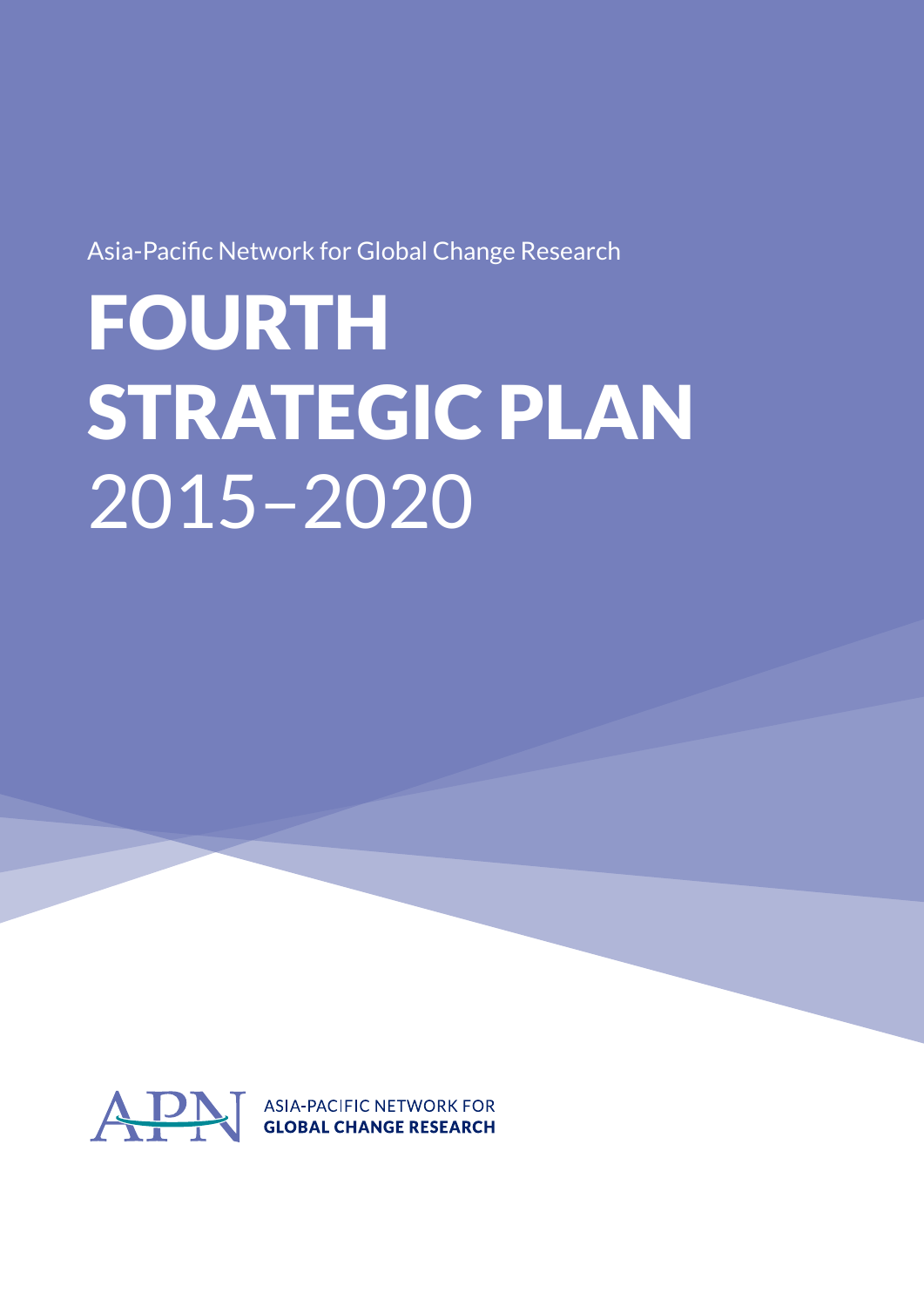#### **APN Fourth Strategic Plan 2015–2020**

Published May 2015 © Asia-Pacific Network for Global Change Research ISBN 978-4-9902500-3-4



APN Secretariat East Building 4F, 1-5-2 Wakinohama Kaigan Dori Chuo-ku, Kobe 651-0073 JAPAN TEL: +81 78 230 8017; FAX: +81 78 230 8018 Email: info@apn-gcr.org; Website: http://www.apn-gcr.org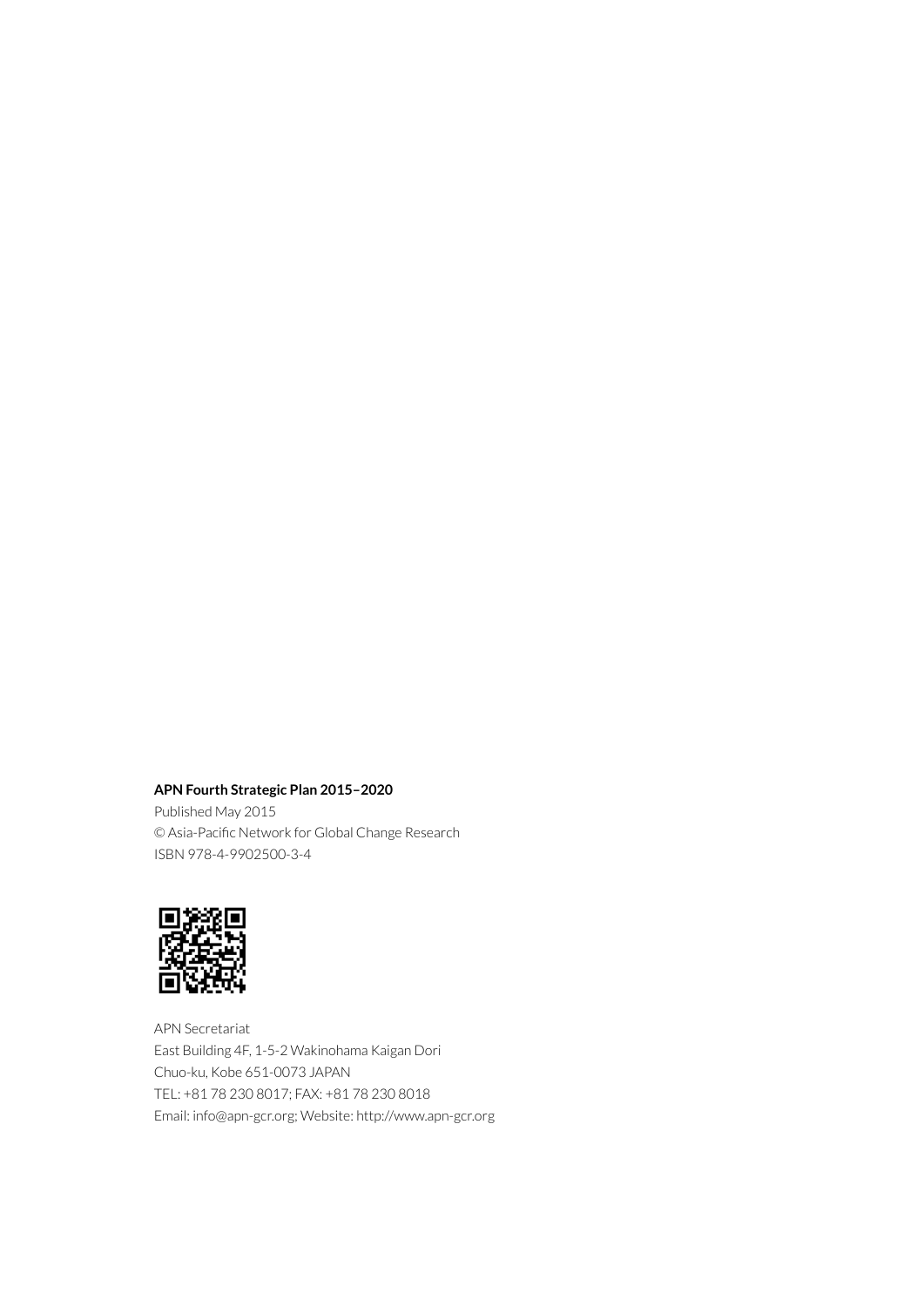# **CONTENTS**

| MESSAGE FROM THE STEERING COMMITTEE CHAIR AND DIRECTOR              |    |  |  |  |  |
|---------------------------------------------------------------------|----|--|--|--|--|
| <b>RATIONALE</b>                                                    | 4  |  |  |  |  |
| 1. VISION, MISSION AND GUIDING PRINCIPLES                           |    |  |  |  |  |
| 2. IMPLEMENTATION STRATEGY                                          | 6  |  |  |  |  |
| <b>3. APN ACTION AGENDA</b>                                         | 8  |  |  |  |  |
| 3.1 Research Agenda                                                 | 8  |  |  |  |  |
| 3.2 Capacity Development Agenda                                     | 9  |  |  |  |  |
| 3.3 Science-Policy Agenda                                           | 9  |  |  |  |  |
| 3.4 Communication and Outreach Agenda                               | 10 |  |  |  |  |
| <b>4. APN MANAGEMENT APPROACH</b>                                   |    |  |  |  |  |
| 4.1 Involvement of Member Countries                                 | 11 |  |  |  |  |
| 4.2 Management of Projects and Activities                           | 11 |  |  |  |  |
| 4.3 Financial Resources and Management                              | 11 |  |  |  |  |
| 4.4 Alignment with the Global Change and Sustainability Communities | 12 |  |  |  |  |
| 4.5 Communication and Outreach                                      | 12 |  |  |  |  |
| <b>ACKNOWLEDGEMENTS</b>                                             | 12 |  |  |  |  |
| Appendix 1. Conceptual Framework for Solutions-Oriented Research    |    |  |  |  |  |
| <b>Appendix 2. Research Pathways</b>                                |    |  |  |  |  |
| Appendix 3. Communication & Outreach Major Objectives               |    |  |  |  |  |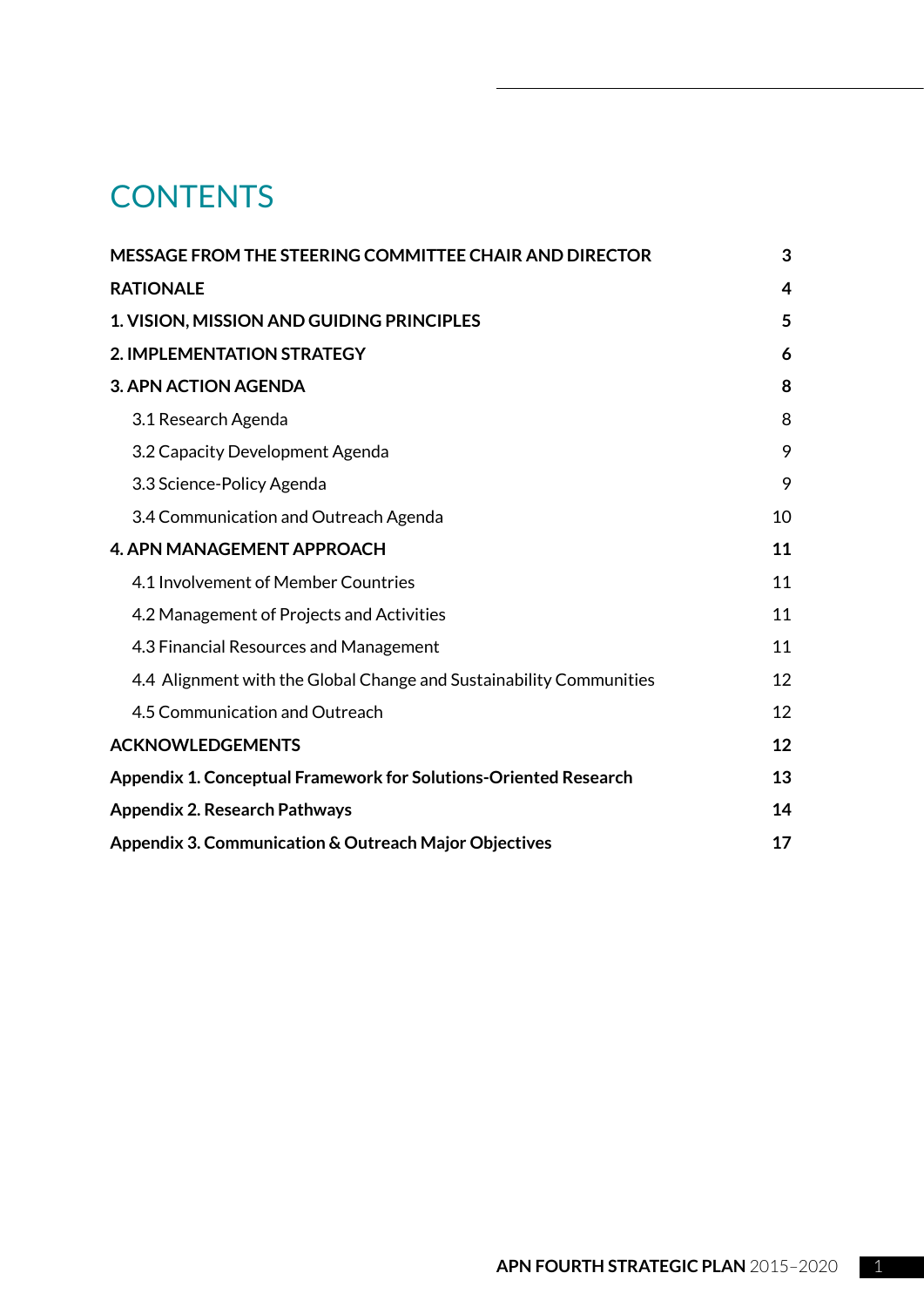# APN FOURTH STRATEGIC PLAN

The world is coming together with a growing consensus that we need to work together to take science-informed action, and APN is part of that endeavour. APN demonstrates its ability to contribute to this global effort vis-à-vis its Fourth Strategic Plan and looks forward to contributing to supporting the citizens of the Asia-Pacific region in the future.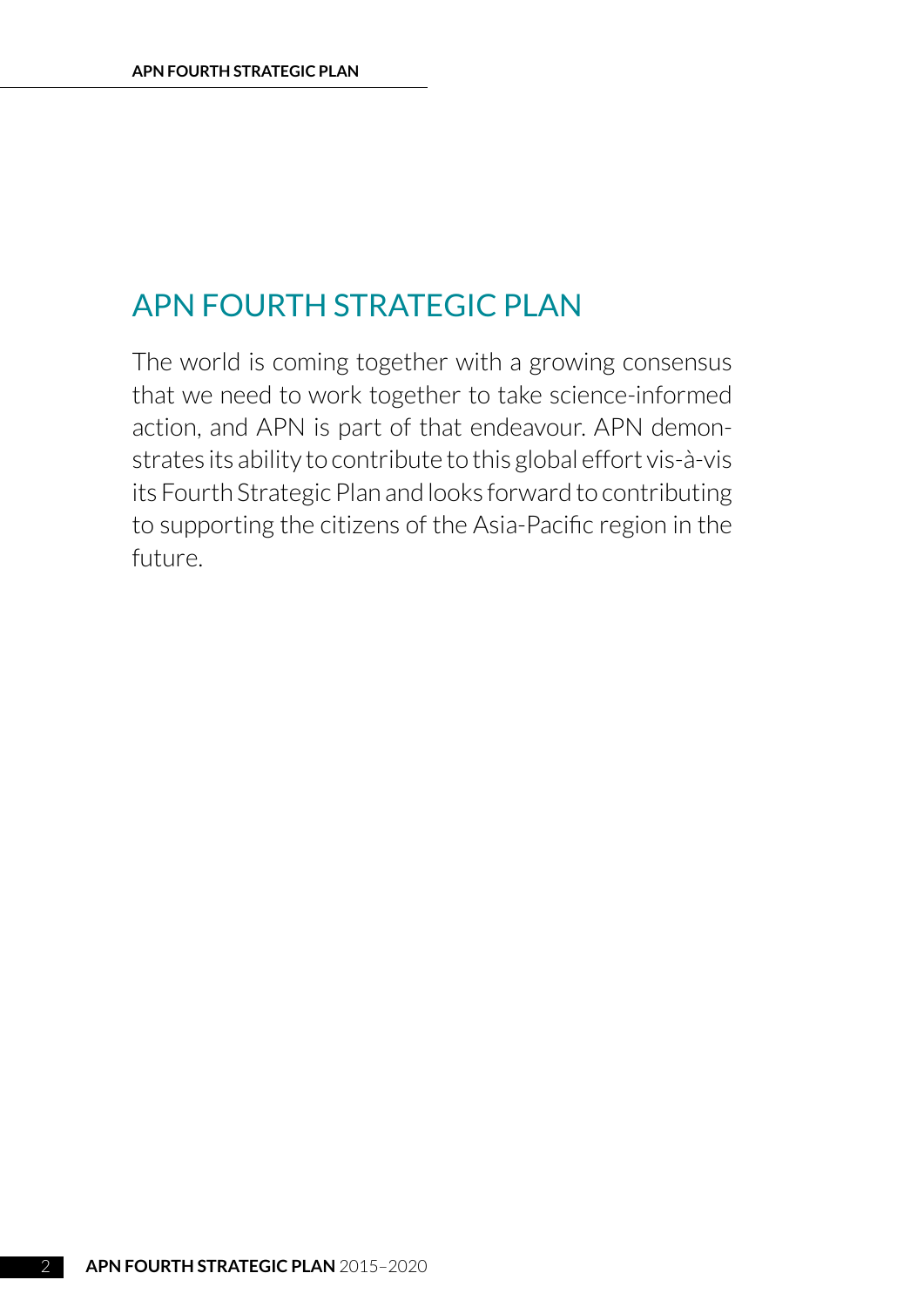# <span id="page-4-0"></span>MESSAGE FROM THE STEERING COMMITTEE CHAIR AND DIRECTOR

It is our honour and pleasure to present the Fourth Strategic Plan (2015–2020) of the Asia-Pacific Network for Global Change Research (APN).

Societies' ability to respond to global change depends on the resilience of human and environmental systems in the face of these changes. Improving understanding of the Earth's systems and its interactions with human societies, improving predictions of longer-term causes and trends of climate change, and preparing nations for future events by applying effective management tools of disaster risk reduction are grand challenges.

APN continues its mission to enable countries in the Asia-Pacific region to address these challenges successfully. Projects and activities funded by APN are aimed at integrating across the natural, social and political science disciplines to find solutions to global change problems that are of major concern in the region.

To realise its mission, APN's Fourth Strategic Plan (2015–2020) was developed based on the evaluation of its third strategic phase, which ran from 2010 to 2015.

With the support from its members and key partners and steered by the strategies stipulated in the present document, APN will enforce its efforts in designing solution-oriented collaborative research on global change and sustainability in the Asia-Pacific region, particularly in developing countries.

**Peldon Tshering** Chair, Steering Committee Asia-Pacific Network for Global Change Research

remodes toujohora

**Hiroshi Tsujihara** Director, Secretariat Asia-Pacific Network for Global Change Research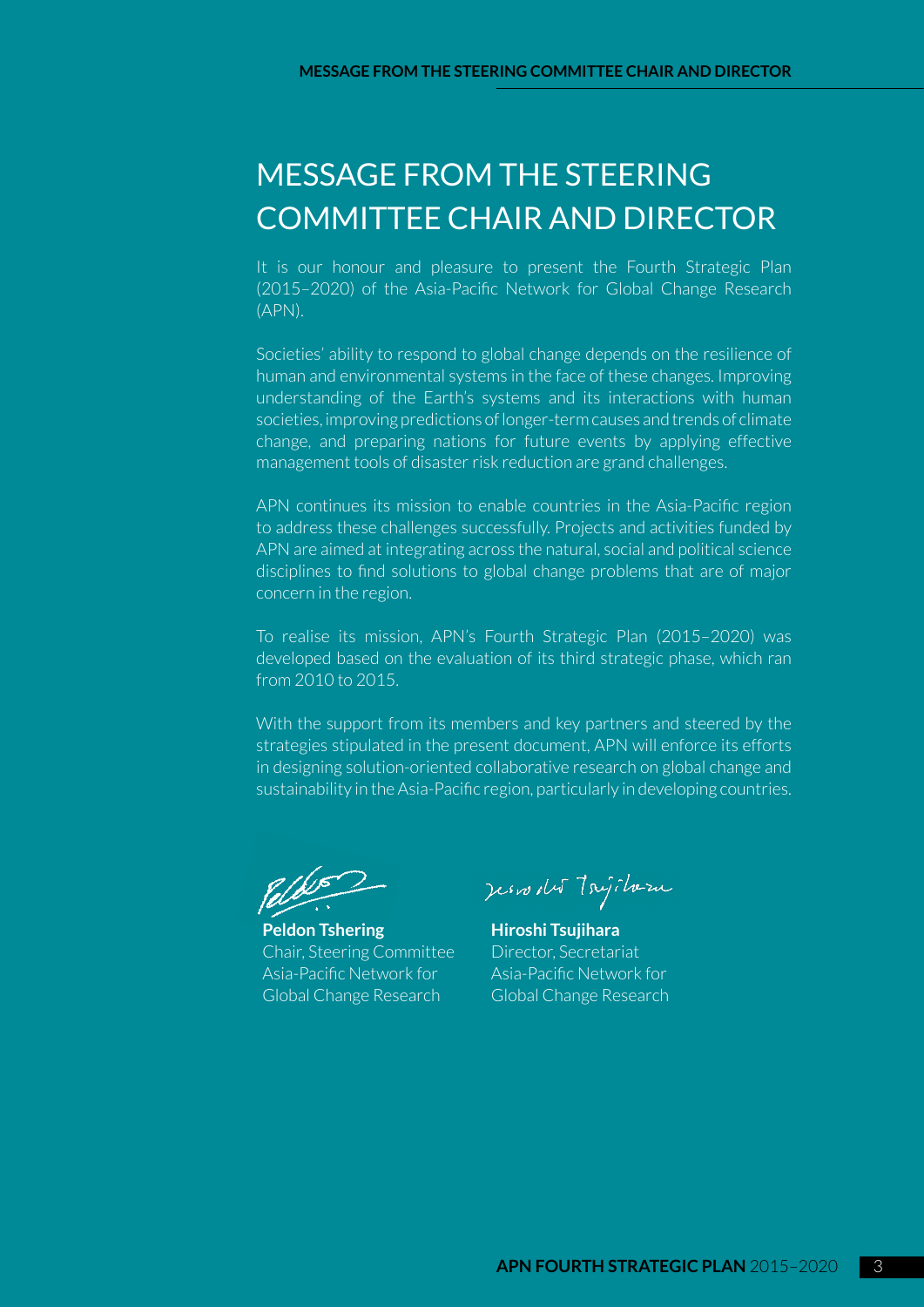# <span id="page-5-0"></span>RATIONALE

The Asia-Pacific region is home to more than half of the world's population with development aspirations that challenge the sustainability of natural resources, communities and their cultural heritage. Achieving these aspirations is further complicated by the impacts of natural and anthropogenic changes in the Earth's bio-geophysical system.

Recent research and supporting observations have provided new insights into these changes and their impacts but have, at the same time, raised a number of new and challenging issues and questions. The Asia-Pacific Network for Global Change Research (APN) seeks to identify and address these issues through scientific research, capacity building, science-policy dialogue and awareness raising.

APN defines "global change" as the set of natural and human-induced processes in the Earth's physical, biological, and social systems that, when aggregated, are significant at a global scale. These changes manifest themselves differently at regional and local scales and require place-based solutions. APN strives to enable the countries of the region to:

- 1. Participate in, and benefit from, cooperative research in the region that contributes to the development of sound science-based response strategies and measures;
- 2. Develop scientific capacity to understand and address these important issues; and
- 3. Strengthen interactions among scientists and policy makers to support scientifically sound and evidence-based decision-making.

Finally, recognising the interactive role of regional processes in the overall Earth system, APN also aims to link the initiatives it sponsors with related projects conducted in other regions and under the aegis of global-scale programmes.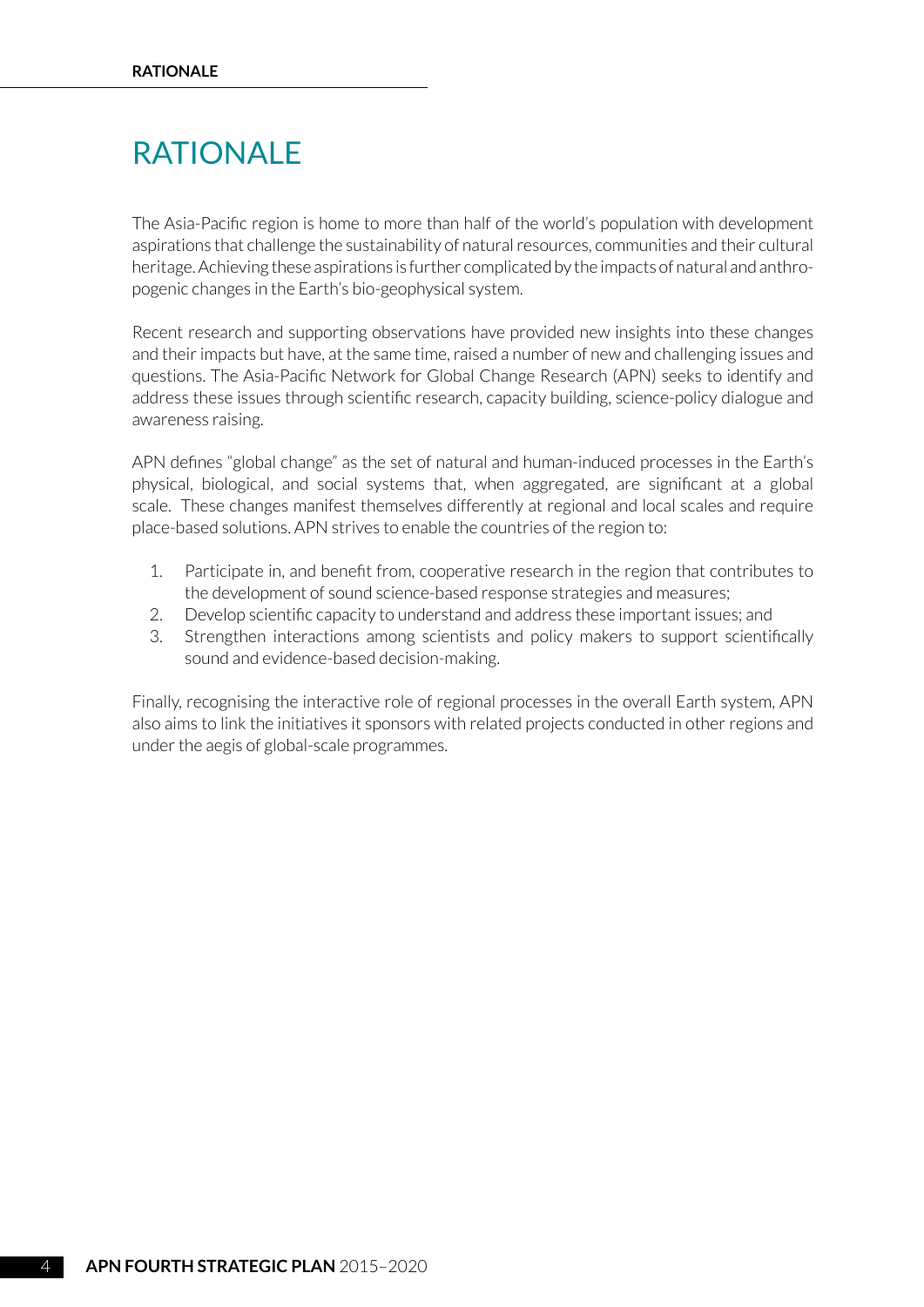# <span id="page-6-0"></span>1. VISION, MISSION AND GUIDING PRINCIPLES

## **VISION**

An Asia-Pacific region that is successfully addressing the challenges of global change and sustainability.

### **MISSION**

The mission of APN is to enable investigations of changes in the Earth's life support systems and their implications for sustainable development in the Asia-Pacific region through support for research and science-based response strategies and measures, effective linkages between science and policy, and scientific capacity development. APN, therefore, supports investigations that will:

- 1. Identify, explain, project and predict changes in the context of both natural and anthropogenic forcing;
- 2. Assess potential regional and global vulnerability of natural and human systems; and
- 3. Contribute, from the science perspective, to the development of policy options for appropriate responses to global change and sustainable development.

# **GOALS**

- **Goal 1.** Supporting regional cooperation in global change research on issues particularly relevant to the region
- **Goal 2.** Enhancing capabilities to participate in global change and sustainability research and support science-based decision-making
- **Goal 3.** Strengthening appropriate interactions among scientists and policy makers, and providing scientific input to policy decision-making and scientific knowledge to civil society and the public
- **Goal 4.** Cooperating with other global change and sustainability networks and organisations

# **GUIDING PRINCIPLES**

- Strengthen APN's unique niche and shared ownership among members.
- > Broaden APN's financial base.
- **Encourage participatory processes involving scientists and policy makers to identify** emerging issues and support decision-making.
- $\sum$  Ensure both high scientific quality and regional relevance.
- **Provide opportunities for sharing knowledge and best practices.**
- $\blacktriangleright$  Recognise the special challenges of developing countries.
- **>** Encourage stakeholder engagement throughout projects from design to implementation and evaluation.
- $\sum$  Emphasise interdisciplinary and transdisciplinary research.
- **>** Communicate Network results broadly to scientific communities, policy makers, civil society and the general public.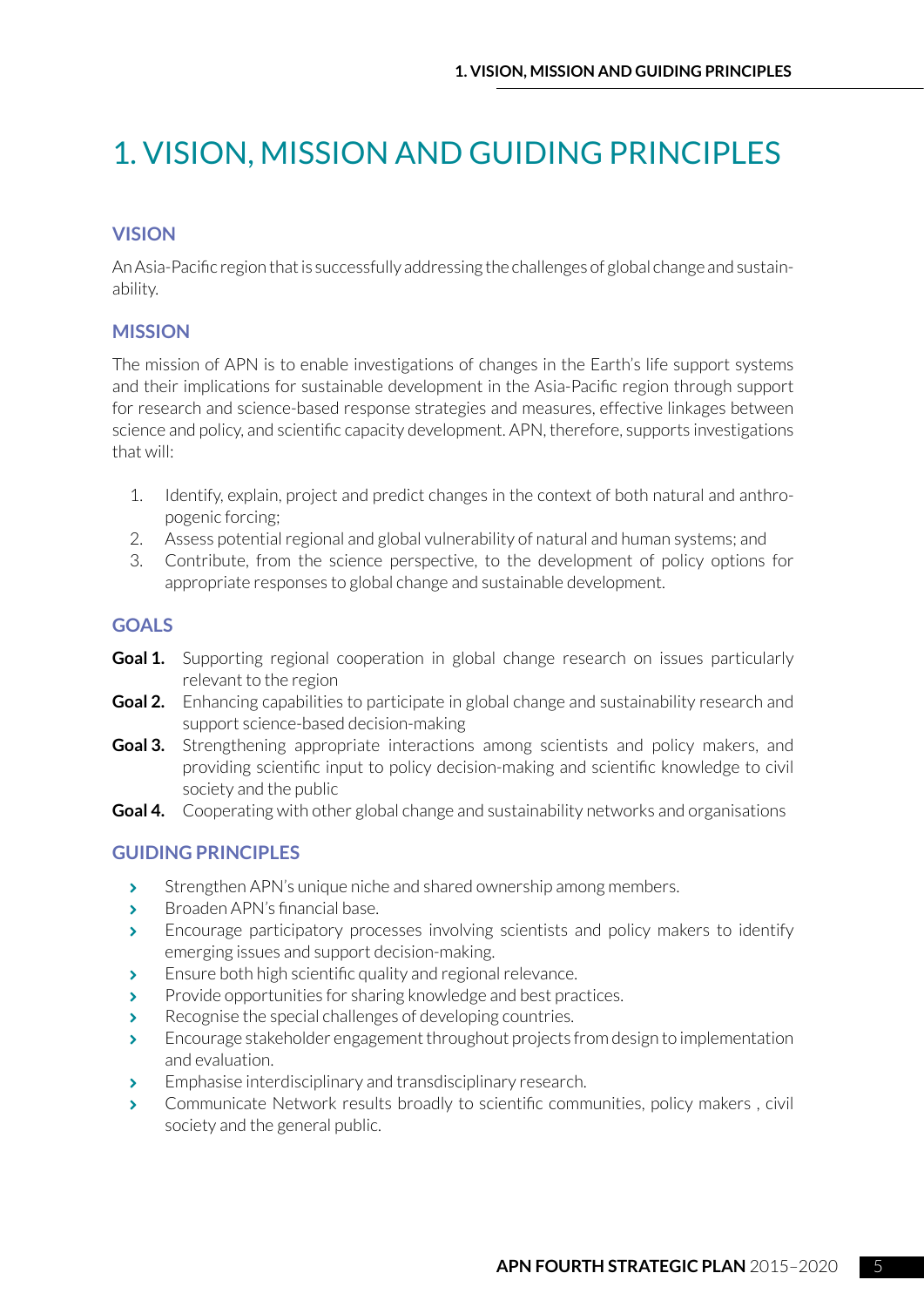# <span id="page-7-0"></span>2. IMPLEMENTATION STRATEGY

In order to achieve its mission, APN has identified the four goals mentioned above. Each goal may be achieved primarily through support of competitively selected activities in research, capacity building and science-policy dialogue.

#### **Supporting regional and international cooperation in research on global change and sustainability issues particularly relevant to the region**

This is the highest priority goal of APN. It addresses APN's core belief that regional and international cooperation is essential to understand and respond to the effects of global change and address the challenges of sustainable development, relevant to the Asia-Pacific region.

#### *Key Investment Instrument: Underpinning knowledge creation*

Examples of activities for potential focus under this goal include:

- 1. Facilitating and supporting collaborative global change and sustainability research projects in the region;
- 2. Organising regional meetings to highlight global change research and its possible implications for policy-making; and
- 3. Systematically identifying key scientific priorities and emerging scientific issues for the region.

### **GOAL 2**

**GOAL 1**

#### **Enhancing capabilities to participate in research on global change and sustainability and to support science-based decision-making**

It is vital that APN member countries have the capacity to conduct high quality research regarding global change that provides underpinning scientific input for policy makers and policy-making processes. APN believes that research must involve local scientists and that their capacity must be enhanced in order to develop and continue their research as well as analyse and utilise their research outcomes.

#### *Key Investment Instrument: Local capacity development*

Examples of activities for potential focus under this goal include:

- 1. Supporting capacity development of early-career researchers in global change and sustainable development;
- 2. Supporting capacity development of policy makers, community leaders, resource managers, etc.; and
- 3. Cooperating with other international capacity development programmes.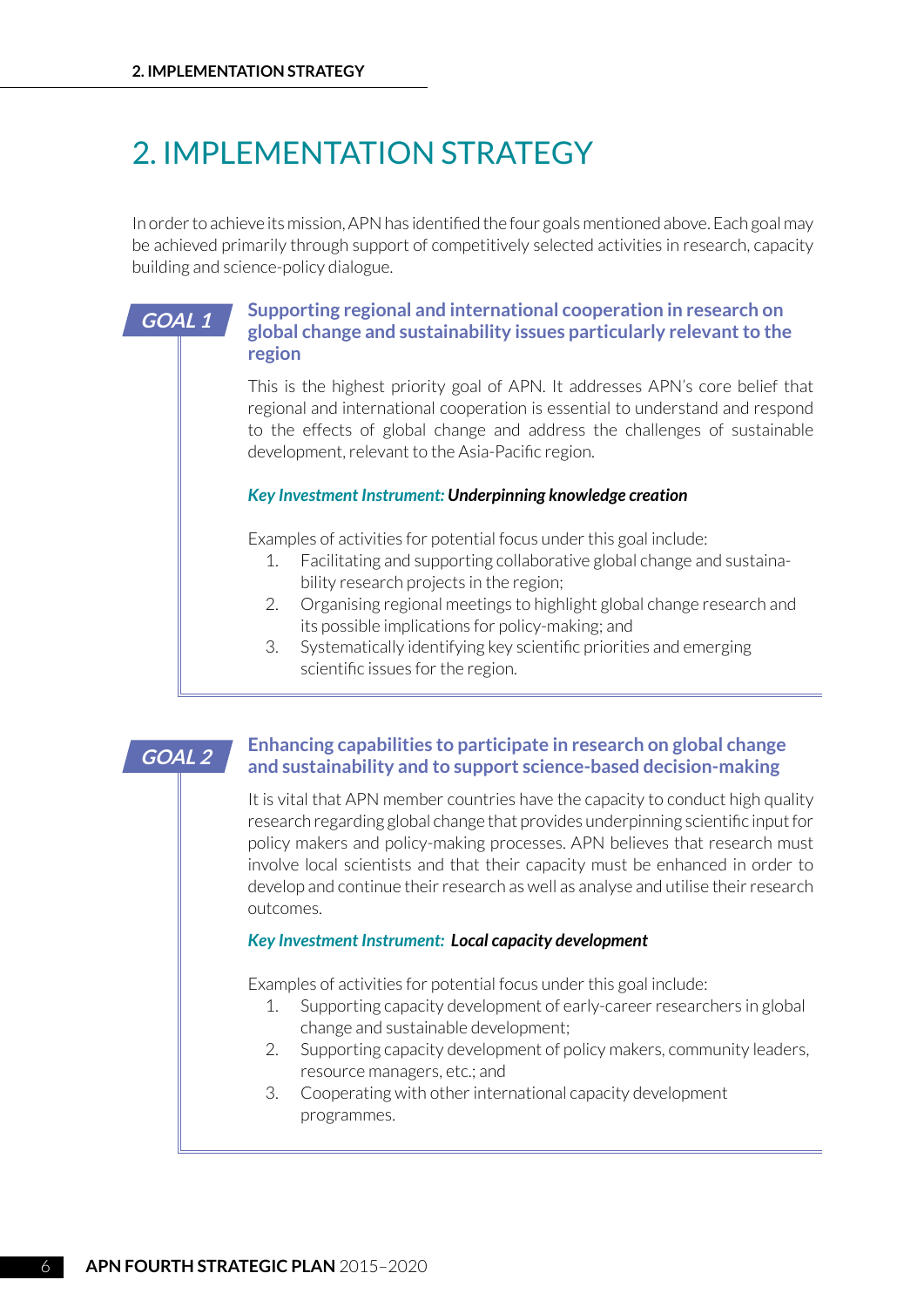#### **GOAL 3**

#### **Strengthening appropriate interactions among scientists and policy makers, and providing scientific input to policy decision-making and scientific knowledge to civil society and the public**

APN recognises that policy decisions are made in a complex environment where many factors must be considered. APN's approach is to focus on strengthening appropriate links between the science and policy communities and other stakeholders. In addition, APN realises the importance of raising public awareness of global change issues based on sound science. Accordingly, APN will use public fora to raise public awareness of global change issues when appropriate opportunities arise.

#### *Key Investment Instrument: Facilitation of science-policy interaction*

Examples of activities for potential focus under this goal include:

- 1. Pursuing existing or creating new fora for discussion and interaction between scientists and policy makers;
- 2. Supporting training workshops for scientists to develop skills and techniques in providing science-based tools to support policy development; and
- 3. Encouraging stakeholder involvement in all phases of projects.

### **GOAL 4**

#### **Cooperating with other global change and sustainability networks and organisations**

It is vital that APN continues to develop strong partnerships with other global change and sustainability networks and organisations and, as a regional network, be aware of current and emerging research and related activities in the region and throughout the world. This goal supports each of the first three goals and enables APN to operate efficiently and effectively within the global change and sustainability communities.

#### *Key Investment Instrument: Defining regional context of global issues*

Examples of activities for potential focus under this goal include:

- 1. Organising collaborative projects in areas of common interest;
- 2. Inviting other global change research organisations to be involved in APN meetings and committees, and for APN to be represented at relevant meetings organised by others; and
- 3. Setting complementary agendas and initiating cooperative arrangements, where appropriate.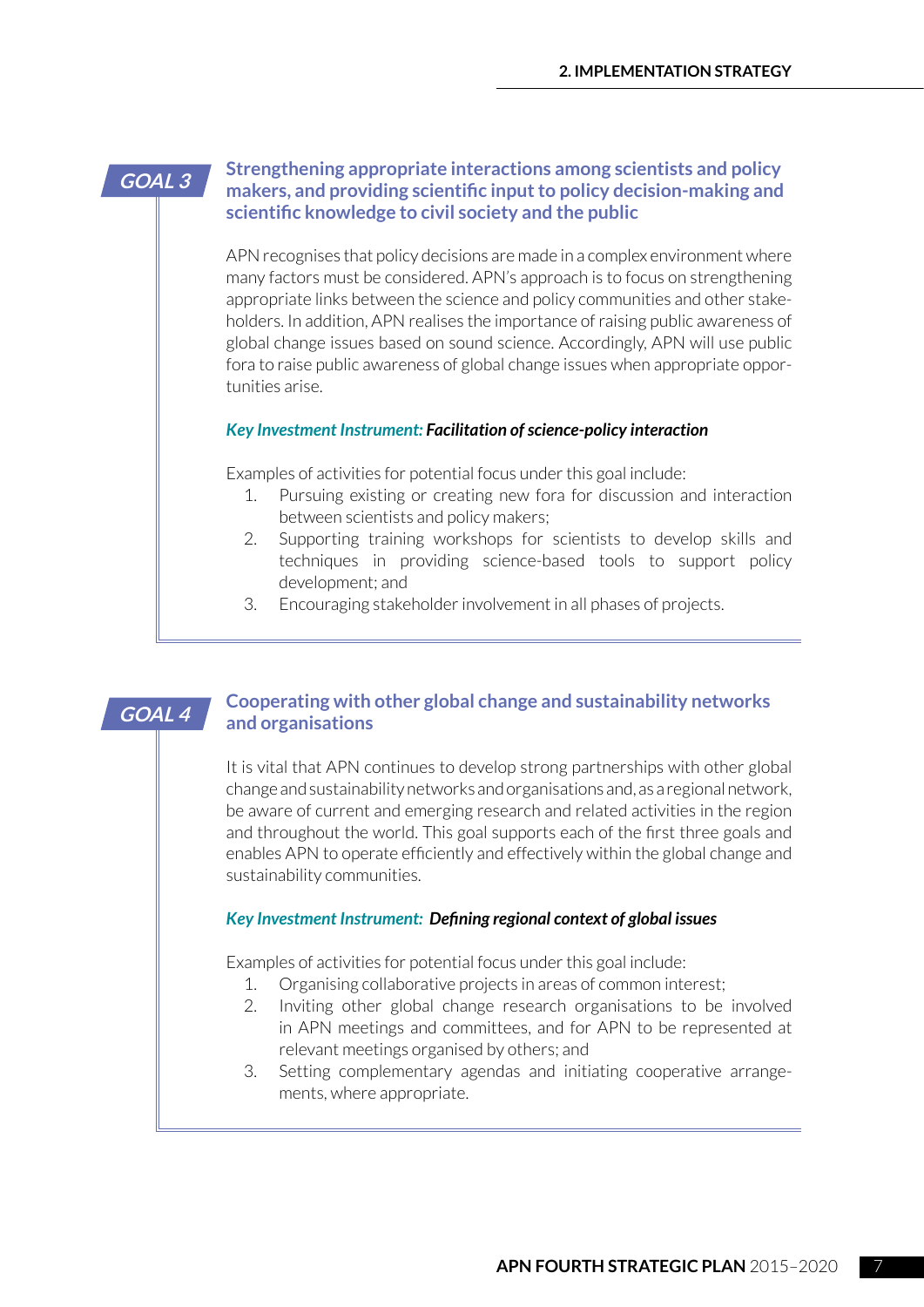# <span id="page-9-0"></span>3. APN ACTION AGENDA

### **3.1 RESEARCH AGENDA**

APN fosters the understanding of global environmental change by conducting regional research through collaboration and capacity development. APN's activities promote research that improves understanding of the physical, biological and human dimensions of change in the Earth system and advances science that informs decision-making regarding adaptation, mitigation and sustainable development in the following specific areas:

- 1. Climate Change and Climate Variability;
- 2. Biodiversity and Ecosystems;
- 3. Changes in the Atmospheric, Terrestrial and Marine Domains;
- 4. Resources Utilisation and Pathways for Sustainable Development; and
- 5. Risk Reduction and Resilience.

**The above themes are often interrelated and involve the interface of natural, social, behavioural, economic and political sciences.** In the 4th Strategic Phase, APN will increasingly emphasise this interdisciplinary and transdisciplinary approach in addressing regional issues (see ["Appendix 1" on page 13\)](#page-14-1).

APN will continue to support research on thematic issues, such as climate adaptation, low carbon approaches, biodiversity and ecosystem services.

### *APN supports a range of research topics and other scientific activities as shown in the examples listed, although not exhaustive, in ["Appendix 2. Research](#page-15-1)  [Pathways" on page 14.](#page-15-1)*

APN serves the scientific and decision-making communities and other stakeholders in the Asia-Pacific region. APN will invest in the identification of applicable methodologies and the development of new tools to improve the effectiveness of knowledge transfer between scientists and decision makers. APN recognises the importance of developing capacity and, therefore, APN will support research proposals that incorporate capacity development as a core element.

Examples of activities that APN might support are:

- 1. Promoting and strengthening global change and sustainability research, including addressing and identifying gaps via syntheses and assessment work, particularly under the five thematic areas identified in the Research Agenda;
- 2. Developing pathways and effective mechanisms to achieve sustainable development and develop adaptation strategies;
- 3. Encouraging place-based (site-specific) integrative research particularly from developing countries; and
- 4. Contributing to the evolving global change arena, including the Intergovernmental Panel for Climate Change (IPCC), the Intergovernmental Platform on Biodiversity and Ecosystem Services (IPBES), the post-2015 Sustainable Development Goals, and Future Earth.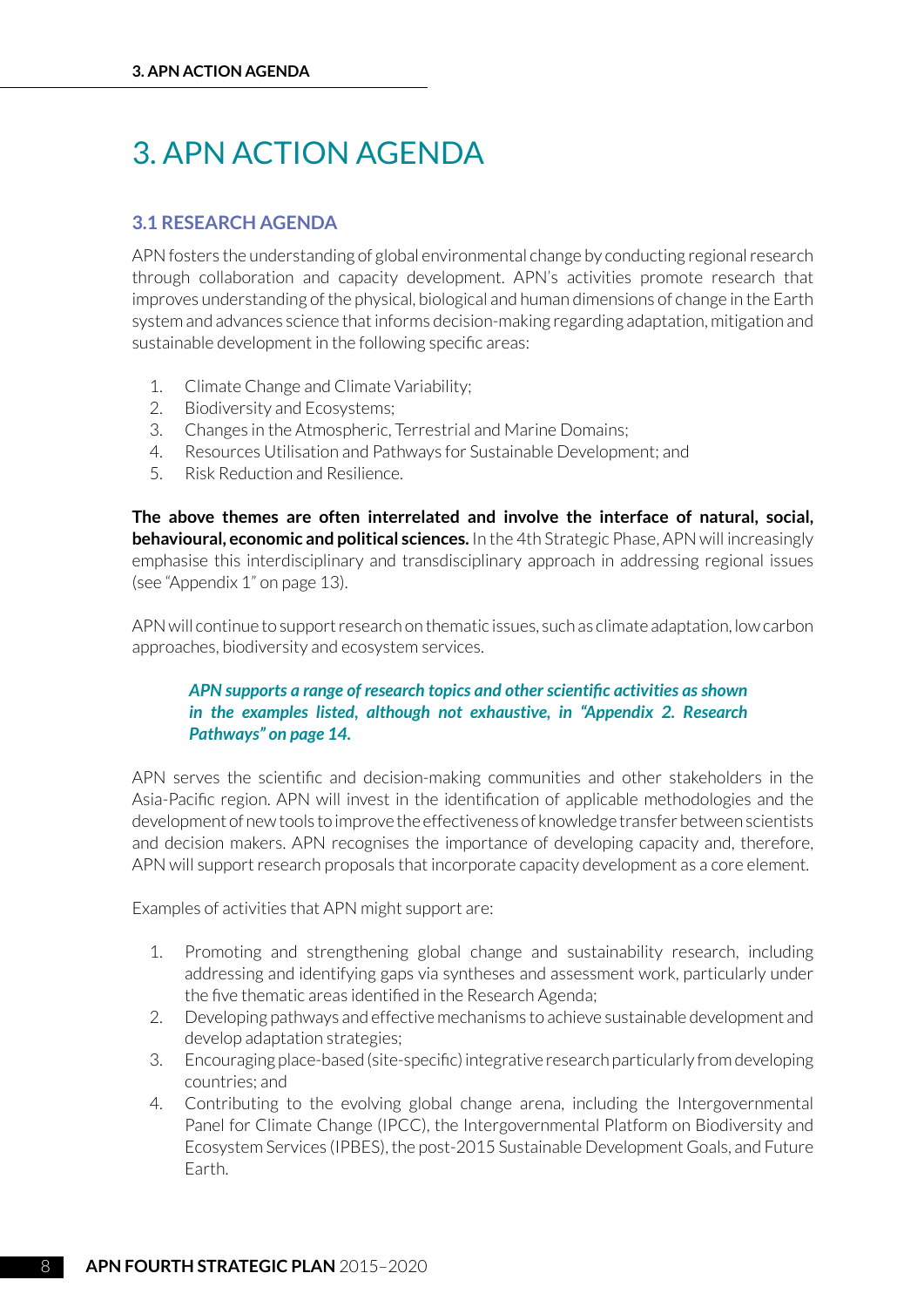# <span id="page-10-0"></span>**3.2 CAPACITY DEVELOPMENT AGENDA**

In addition to supporting capacity development under its research agenda, APN also has a focus Capacity Development Agenda (CAPaBLE)1. CAPaBLE is enhancing scientific capacity to improve decision-making related to global change and sustainability. This includes capacity development for early-career scientists and capacity enhancement for experienced leading scientists in developing countries.

Examples of capacity development activities that APN will undertake are:

- 1. Capacity development in the context of the five thematic areas under Research Agenda;
- 2. Establishing criteria and metrics for evaluating successful capacity development;
- 3. Contributing to capacity development components of the evolving global change arena, including the IPCC and IPBES, the post-2015 Sustainable Development Goals, and Future Earth;
- 4. Continue its capacity development efforts at levels from local to national, regional and global, particularly in developing countries; and
- 5. Continue to emphasise the successful "partnership" approach of CAPaBLE as the key for securing investment from stakeholders.

### **3.3 SCIENCE-POLICY AGENDA**

APN is committed to strengthening evidence-based science-policy linkages, informing decision-making and enhancing public awareness. One important role of science is to provide the underpinning information for policy- and decision-making. Conversely, it is important to provide a forum for those stakeholders to express their needs.

Examples of activities that APN will support are:

1. Strengthening science-policy interactions/linkages across APN's Action Agenda.

. . . . . . . . . . . . .



**Figure 1.** Levels of interaction for discussing and disseminating evidence-based knowledge from solutions-oriented research for decision-making

- 2. Empowering APN Members to share best practices and identify opportunities to promote science-policy interactions.
- 3. Fostering policy publications on high priority topics, including, for example, policy briefs, synthesis reports and assessments.
- 4. Cooperating with partners in global change research and sustainable development.
- 5. Developing a set of metrics for evaluating the effectiveness of science-policy linkages.
- 6. Raising awareness of and disseminating information to the policy- and decision-making communities, civil society and the public.

#### *1 Born in 2003 as a World Summit for Sustainable Development (WSSD) Type II Partnership Initiative.*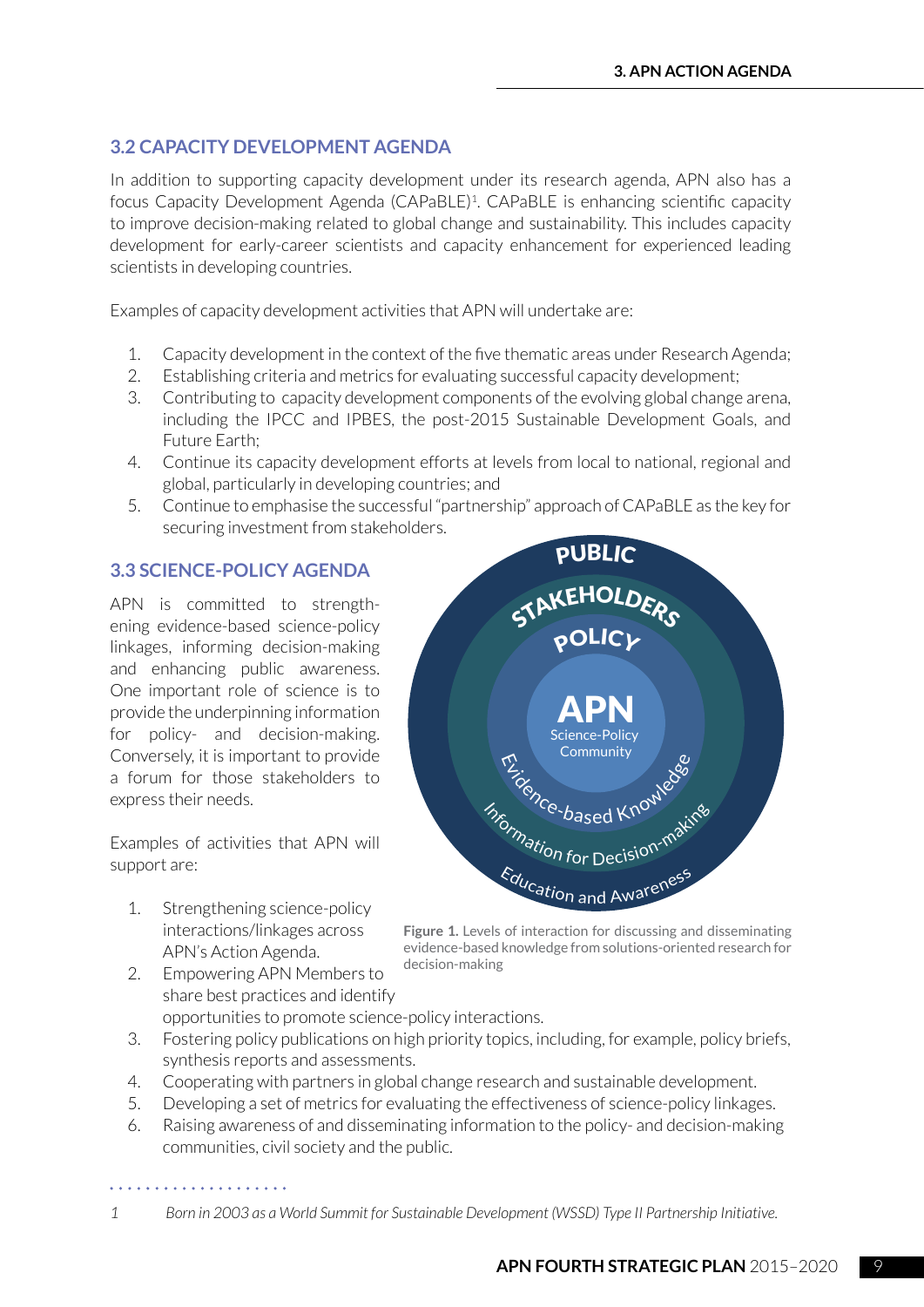#### <span id="page-11-0"></span>**3.4 COMMUNICATION AND OUTREACH AGENDA**

As a key tool for communication APN is developing improved strategies to ensure alignment with web-based developments and has adopted some dynamic approaches to keep abreast of the developments in this area. APN has embarked on an ambitious communication and outreach agenda that has led to the development of its website incorporating a metadata portal E-Library (E-Lib), daily bulletins, interaction with social media, including Twitter and Facebook. Outreach is more extensive than ever, with over 2,000 email subscribers and almost 16,000 unique page views to the E-Lib system in 2013. The growth in this area will be actively expanded in the 4th Strategic Phase through endeavours that ensure a robust e-platform for APN's growth and the community it serves.

#### **Overall Target**

The overall target of the communication and outreach strategy is to contribute to achieving APN's vision, mission and goals by strategically engaging different target audiences with tailor-designed information using the most appropriate tools for each group, produced in collaboration with key stakeholders.

To effectively implement the communication and outreach strategy, it is necessary to identify key messages and most appropriate content, format and channels to present these messages to each of the audience groups. In order to achieve the overall target, therefore, it is important to engage knowledge owners in the design and planning phase to determine project- or activity-specific messages for each communication campaign.

#### **Target audiences**

- 1. APN Members, governments, international organisations and donors, including present and potential funding partners
- 2. Decision makers and practitioners
- 3. Scientists and researchers and their respective institutions
- 4. Peer organisations
- 5. Media
- 6. Private sector, civil society and the general public

#### **Major objectives**

Major objectives are tabulated in Appendix 3.

#### **Communication tools and products**

- 1. Print media/e-publications (project reports, synthesis reports, books, information sheets, policy briefs, posters, brochures, etc.)
- 2. Mass media (newspapers, magazines, TV, radio, etc.)
- 3. Electronic media
	- a. Owned media (web news, database, e-newsletters, mailing lists, APN Friends site, blogs, videos, infographics, etc.)
	- b. Social media (free-flowing information exchange, interactive use of handheld devices, informal communications)
- 4. Events (workshops, meetings, exhibitions, press briefings, etc.)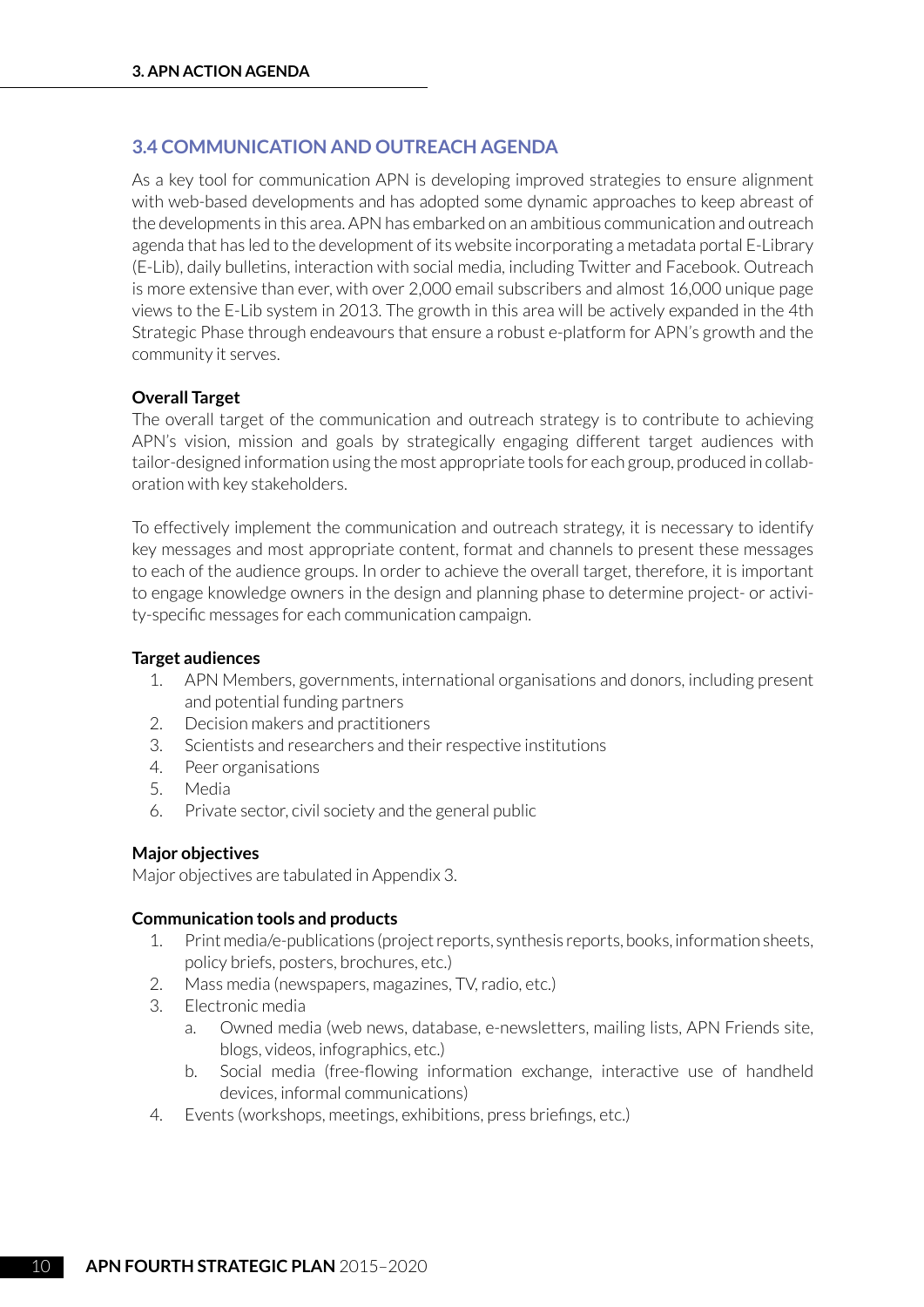# <span id="page-12-0"></span>4. APN MANAGEMENT APPROACH

APN's Framework Document sets out the roles and responsibilities of the organs and sub-organs of the organisation and details APN's arrangements and procedures. Under this framework APN will apply the following key management approaches as listed below.

### **4.1 INVOLVEMENT OF MEMBER COUNTRIES**

APN will:

- 1. Continue to promote the many benefits of APN membership and strengthen Member countries' sense of ownership, and assist them in facing the challenges presented by global change and sustainability;
- 2. Encourage Member countries' representatives to play an active role in promoting APN's Action Agenda at local, national, regional and international levels; and
- 3. Assist Member countries to establish national global change and sustainability research programmes, and encourage collaboration with neighbouring countries, facilitated as appropriate by the Secretariat.

# **4.2 MANAGEMENT OF PROJECTS AND ACTIVITIES**

- 1. APN will conduct programmes and other activities in four main areas, namely research, capacity development, science-policy linkages, and communication and outreach.
- 2. Proposals submitted under open calls will be selected through an international peer review process. In so doing, APN will actively expand its pool of reviewers to match the range of themes for APN's work programme.
- 3. APN will further improve the administrative structure for project management that ensures, among others:
	- $\bullet$  disseminating outputs, including appropriately quantified data, by project leaders in a form that is useful to stakeholders;
	- $\bullet$  continuing the policy of retaining a portion of project funds until project completion; and
	- **b** developing measures for evaluating the effectiveness of science-policy linkages.

### **4.3 FINANCIAL RESOURCES AND MANAGEMENT**

- 1. APN, with the guidance of the Steering Committee and support of the Secretariat, will look into diversifying APN funding sources, encouraging more direct financial and in-kind contributions from Members, and strengthening opportunities for co-funding partnerships with Member countries, both developing and developed, and other bodies, as appropriate.
- 2. With continued generous support (financial and in-kind contributions) from the Hyogo Prefectural Government, APN's Secretariat will maintain its headquarters in Kobe. APN will also continue to extend its relationship with Hyogo Prefecture in areas of common interest.
- 3. APN will continue to have its financial affairs checked by an internationally accredited external auditor.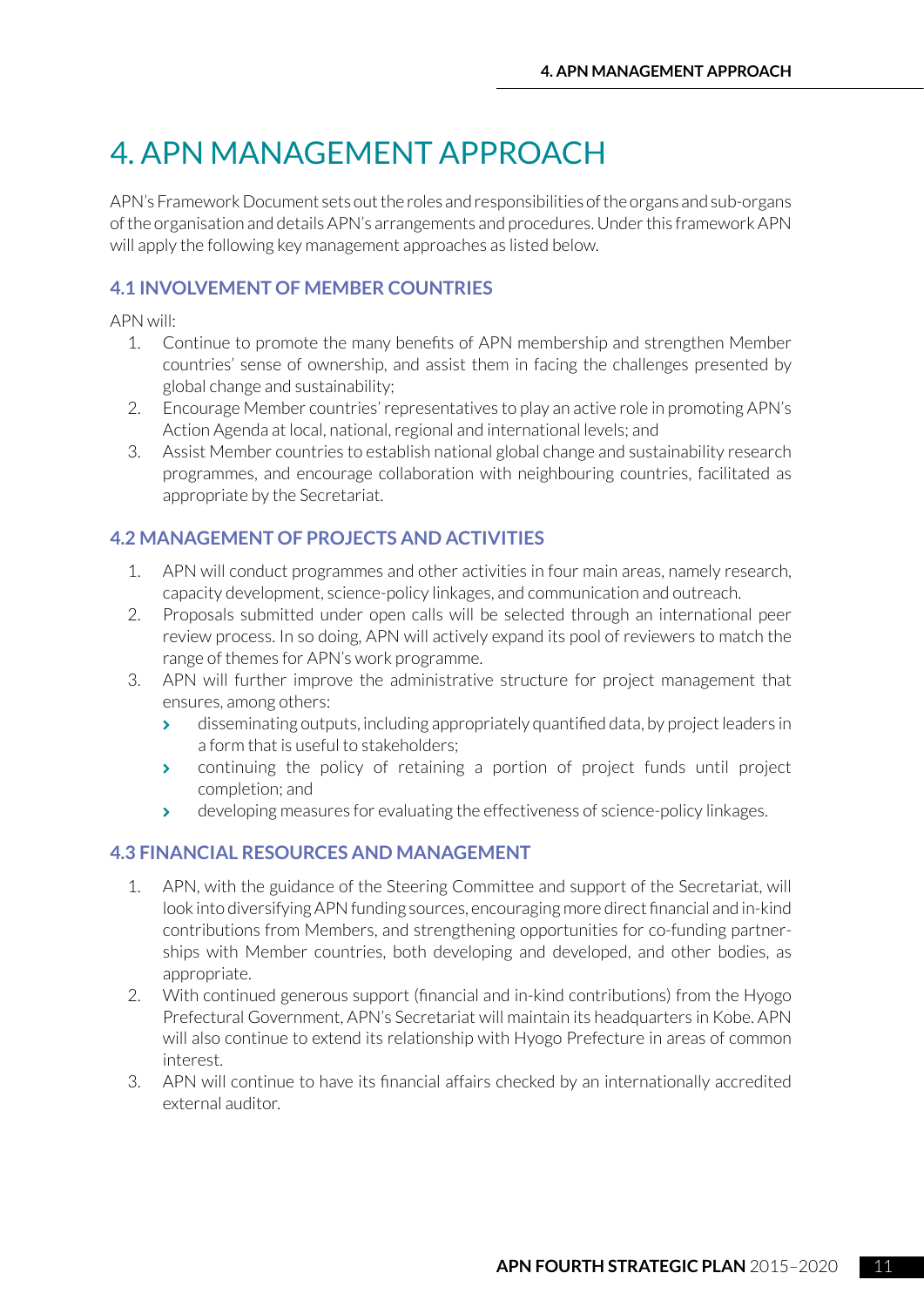#### <span id="page-13-0"></span>**4.4 ALIGNMENT WITH THE GLOBAL CHANGE AND SUSTAINABILITY COMMUNITIES**

- 1. Communicate and collaborate closely with organisations in the evolving global change and sustainability communities<sup>2</sup> to achieve APN's goals. Such collaboration will include joint research projects, scientific capacity development activities, science-policy interfacing, enabling Asia-Pacific participation in international meetings, scoping workshops and developing and strengthening networks of scientists and policy makers.
- 2. Encourage APN-initiated and APN-funded projects to proactively seek collaboration with institutions and organisations that provide co-sponsorship and in-kind contributions.
- 3. Seek the active involvement of relevant institutions to collaborate in its activities.
- 4. Consider establishing partnerships with programmes of the global change and sustainability research communities, as appropriate.

#### **4.5 COMMUNICATION AND OUTREACH**

APN will strengthen its Communication and Outreach Agenda, especially through the development of new communication tools, organising outreach activities, establishing/ strengthening partnerships. The different target audiences, such as government representatives of Member countries, the scientific research community and other interested parties will be engaged in this endeavour with tailor-designed information that is produced in collaboration with these stakeholder groups.

# ACKNOWLEDGEMENTS

APN extends its deepest appreciation to the Fourth Strategic Plan Task Committee who worked diligently and tirelessly to realise the 4th Strategic Plan. They are Dr. W.A. Matthews, Dr. Kanayathu Chacko Koshy, Dr. Eileen Shea, Dr. Alexander Sterin, Dr. Akio Takemoto and Dr. Luis M. Tupas.

APN also gratefully acknowledges its national Focal Points and Scientific Planning Group Members in developing the present strategic plan.

*2 For example, at the time of writing, global change programmes of ICSU's core Global Change Programmes have transitioned, or are in the process of transitioning, into a new 10-year initiative, Future Earth. For latest information of programmes and partners that APN is working with, refer to the APN website www.apn-gcr.org.*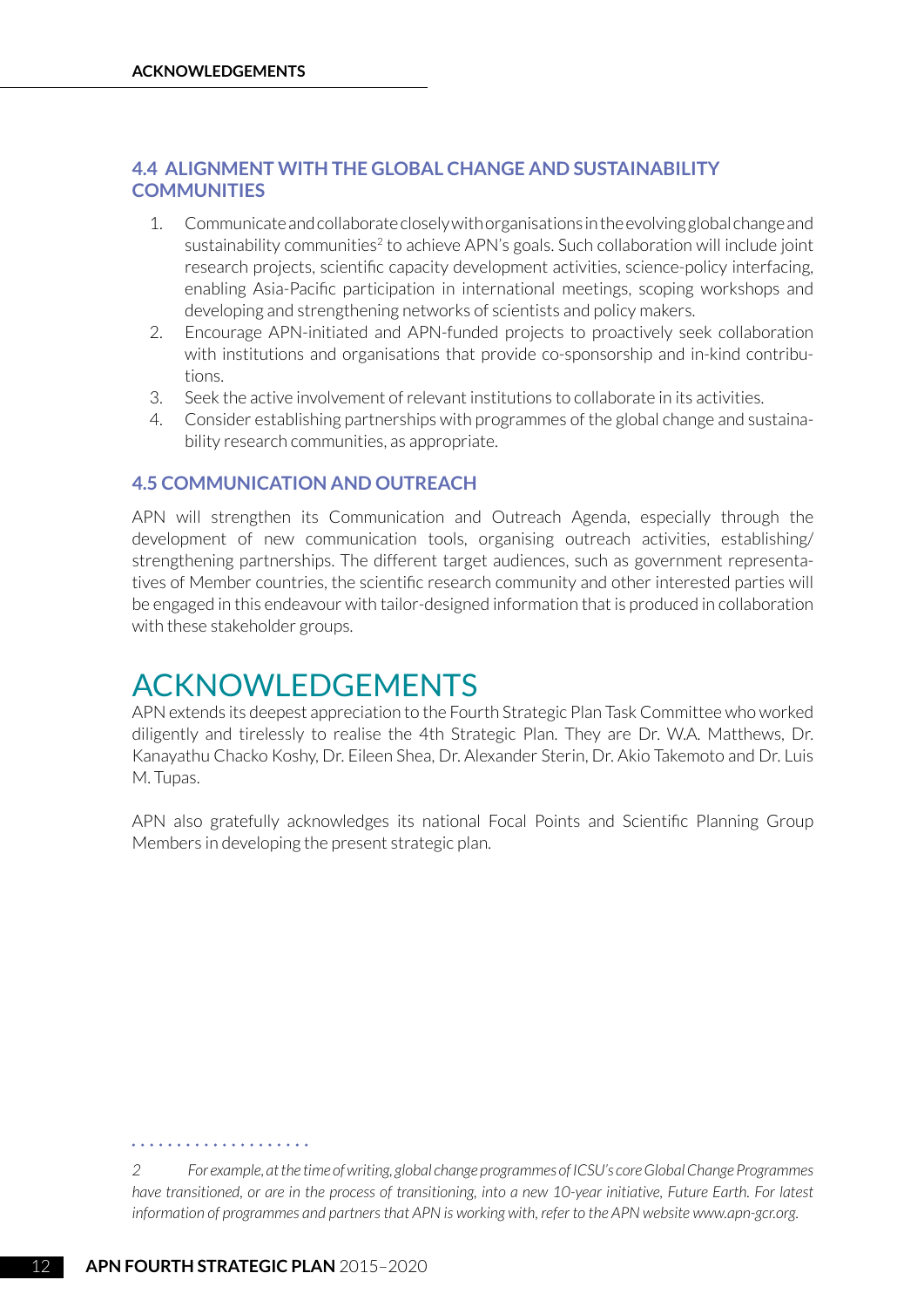# <span id="page-14-1"></span><span id="page-14-0"></span>APPENDIX 1. CONCEPTUAL FRAMEWORK FOR SOLUTIONS-ORIENTED RESEARCH

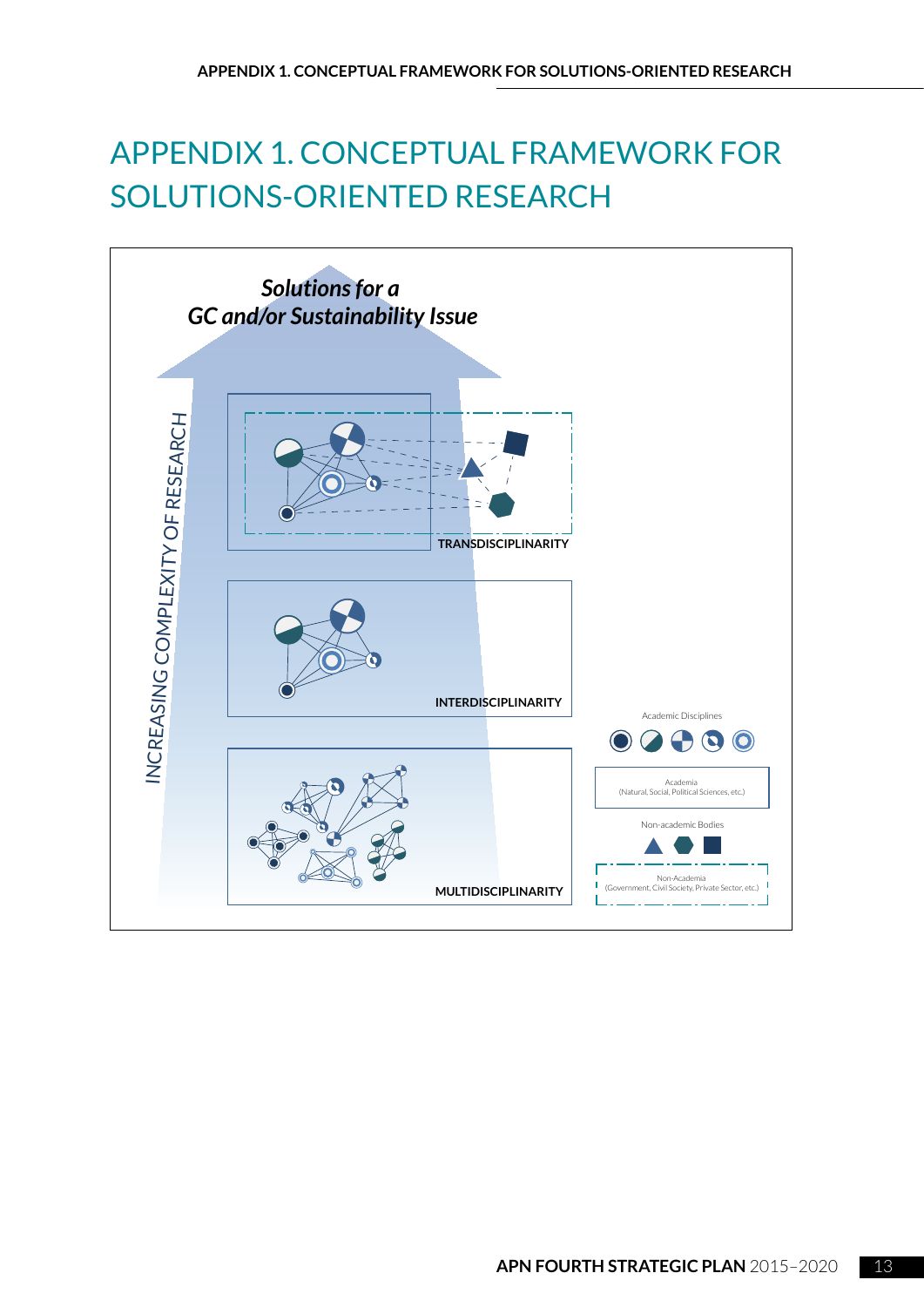# <span id="page-15-1"></span><span id="page-15-0"></span>APPENDIX 2. RESEARCH PATHWAYS

APN supports a range of research topics and other activities that help achieve its objectives. Without prejudice to APN's decisions, the following list of indicative topics provides examples of the range of research that may be of interest to APN.

**The information outlined below is not in any order of priority and is not exhaustive.** It is provided, essentially, to facilitate in-country discussions and to assist those interested in working with APN. Please refer to APN's website (www.apn-gcr.org) for accurate and extensive information of projects that APN has funded.

Research on these topics transcend beyond disciplinary and thematic issues, thus APN also encourages proposals that address crosscutting issues covering research topics below.

### **1. Climate Change and Climate Variability**

- Regional scenarios for climate change including climate extremes
- $\sum$  Implications of global change for predictability and stability of the Asian
- Monsoon, and societal consequences
- Synergies between adapting to current natural climate variability and that of future human-induced climate change
- $\blacktriangleright$  Adaptation measures in the Asia-Pacific region
- Aerosols, clouds, climate and human health
- Mitigation options and their implications for sustainable development
- $\sum$  Climate change and climate variability in cryosphere and water and food security
- **Integrated assessment techniques**
- **Interactions between global change and regional change**
- $\sum$  Climate change and water, food and health management
- $\sum$  Climate change and food systems
- **EXECT** Regional climate model downscaling for adaptation, risk, resilience that could be transferred to the local level (including remote communities, districts, cities, etc.)
- Risk reduction and resilience in the context of climate change

### **2. Ecosystems and Biodiversity**

- $\sum$  Changes in the carbon cycle and the water cycle
- Similary Global change and mountain systems
- **>** Coastal marine ecosystems
- $\sum$  Freshwater ecosystems, lakes and rivers
- **EXEC** Agriculture ecosystems, forests, rangelands, watersheds
- **>** Water quality and quantity, water reuse
- > Applied agricultural technology
- S Natural resources and environmental management
- **>** Fish-stock/live-stock assessments, natural and cultured
- Interactions between global change and regional change
- $\sum$  Invasive species
- **Integrated assessment techniques**
- $\sum$  Climate change, biodiversity and ecosystem services
- Supersional change and water, food and health management
- Holistic assessment involving several issues in the same ecosystem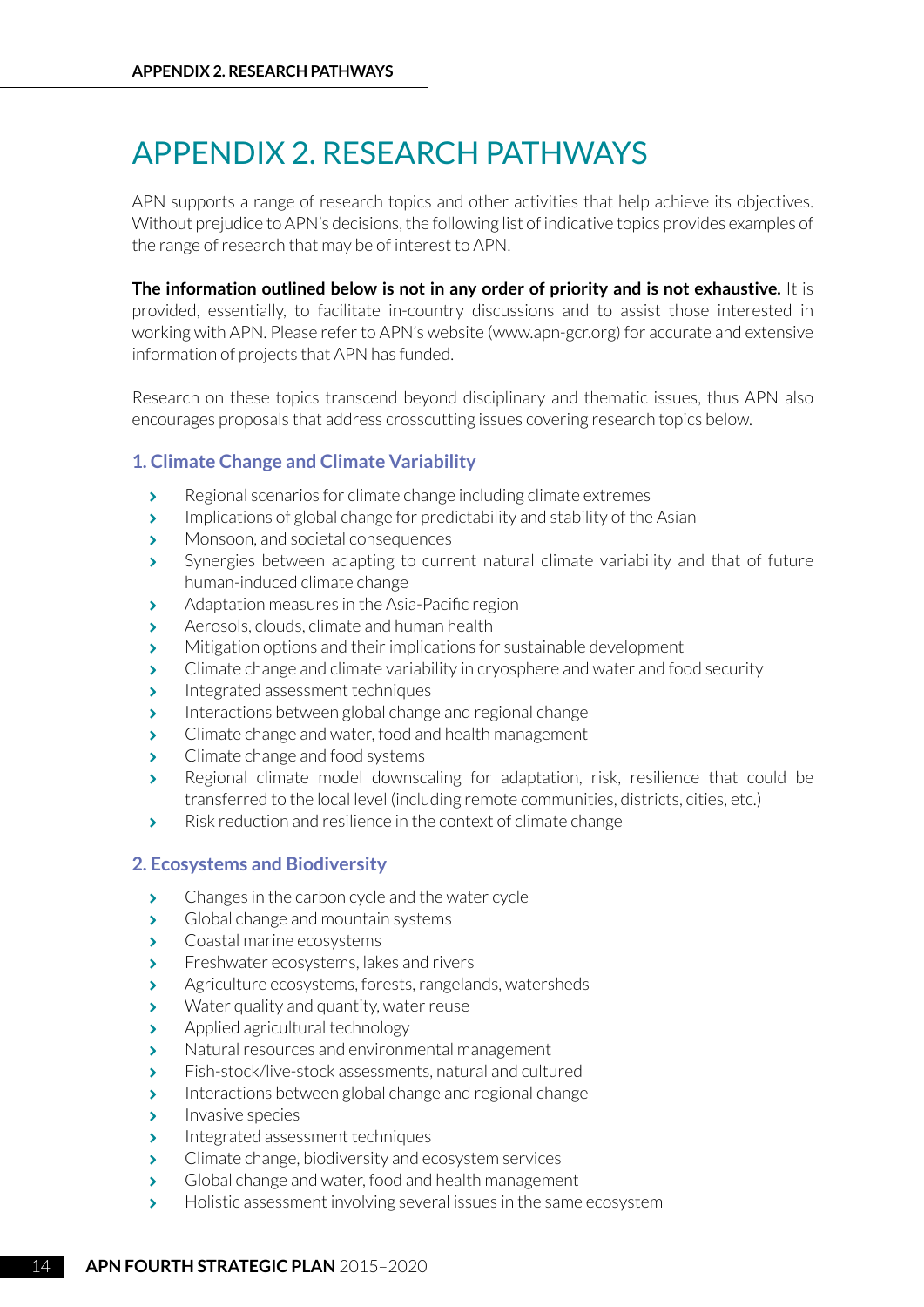# **3. Changes in the Atmospheric, Marine and Terrestrial Domains**

#### **Atmospheric Change:**

- **EXECT** Air quality changes at various spatial and temporal scales and their impacts
- Source and sink fluxes of greenhouse gases
- **>** Impacts of increasing atmospheric carbon dioxide and air pollutants on agricultural and natural ecosystems in the Asia-Pacific region
- **Downscaled climate change scenarios**
- $\rightarrow$  Uncertainty analysis
- **IMPACTS** of pollution on climate systems
- > Air resource management

### **Changes in the Oceans and Coastal Systems:**

- Aspects of physical and biogeochemical cycles and ecosystems in oxygen minimum zones  $(OMZ)$
- $\sum$  Ocean acidification
- **Decline and degradation of marine biodiversity, e.g., mangroves and coral reef ecosystems**
- **Impacts of developmental activities on the ecology and socio-economic systems of the** Asia-Pacific region
- **>** Understanding regional ocean climate variability and implications for fisheries and aquaculture
- **IMPACTE S** Impacts of increasing sea surface temperature fluctuations

#### **Terrestrial changes**

- Structure and composition of the marine food web and its response to physical forcing and chemical regimes in coastal up-welling systems
- S Research and information networks for land system change
- **S** Assessment and enhancement of land use sustainability
- S Nature, extent, causes and impacts of land use and land cover change
- $\blacktriangleright$  Urban land use change
- S Global change implications of urban sprawl/urban development

### **4. Resources Utilisation and Pathways for Sustainable Development**

- **Environmental implications of regional policy aimed at energy security and carbon** limited society
- **Renewable energy systems and sources**
- Sustainable energy as it relates to greenhouse gases
- **Economic impacts of global change on the Asia-Pacific region through the food trade** chain
- **>** Transfer of environmental burden (external cost) associated with enhancing regional material/products flow
- $\sum$  Environmental implications of trans-boundary trade of resources and waste
- S Regional strategies and initiatives to reduce, reuse and recycle materials
- Sumble 2.5 as a resource issues related to international river flows
- S Biofuels and bioenergy technology to offset fossil fuel consumption
- Superlington Global environment change and land use planning
- $\sum$  Global change impacts and sustainable development
- **EXECUTE:** Technology or equipment that are environmentally friendly (recyclables, biodegradable materials, life cycle analysis of materials, etc.)
- Subbalisation (lifestyle, consumption patterns, transport systems, etc.) and global change
- Subbal change impacts of multilateral financial institutions
- Subsectional Governance and institutional dimensions of global change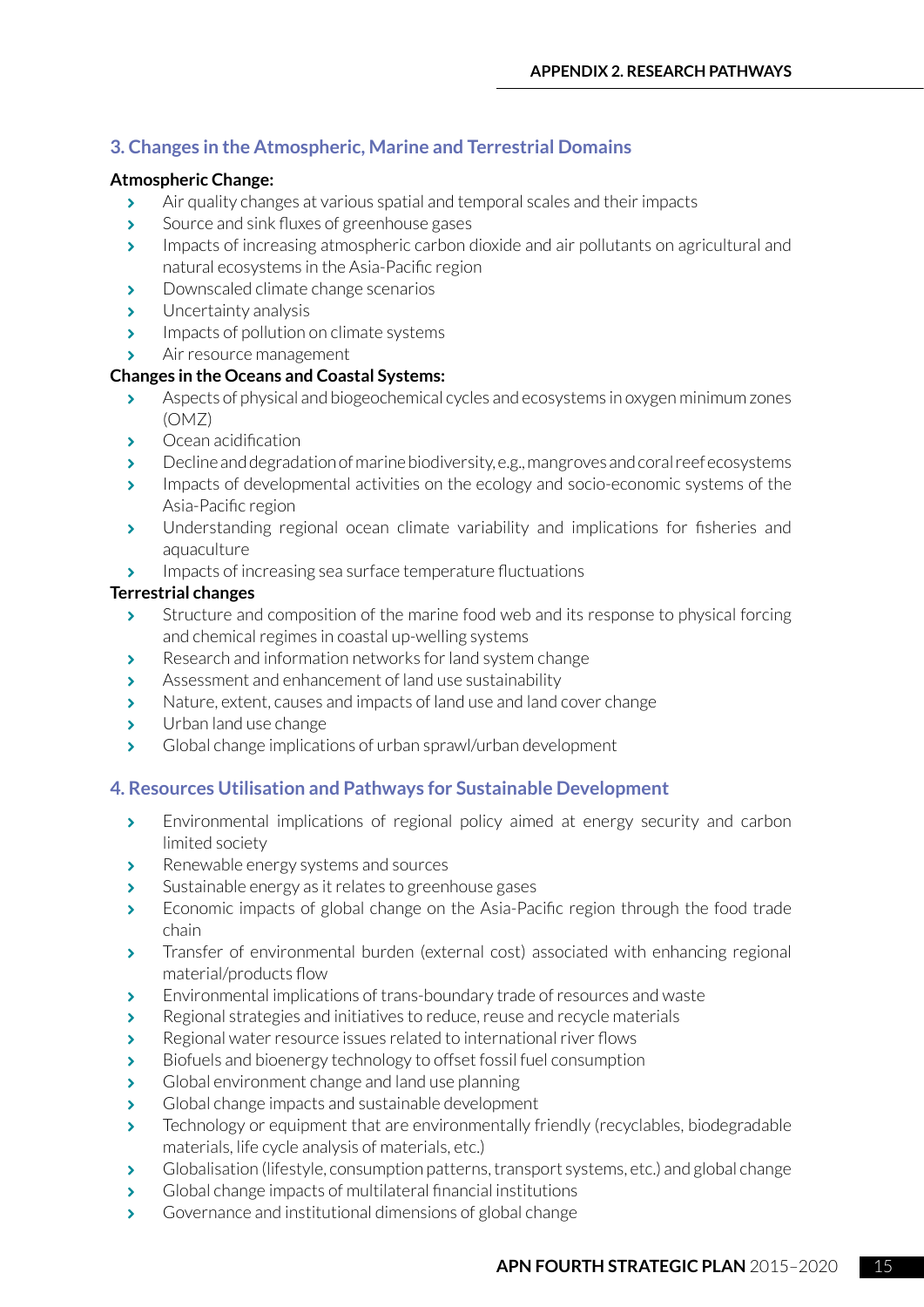- Sustainable management of urban areas, coastal zones, etc.
- **EXECT** Technology development and knowledge transfer in waste management systems
- Sustainable consumption and production, and public green procurement
- $\sum$  Satellite/environmental accounting

### **5. RISK REDUCTION AND RESILIENCE**

- $\left| \bullet \right|$  Health
- $\sum$  Extreme weather events, mountain and coastal hazards
- $\rightarrow$  Food and water security
- **Information to address climate-related disaster risks**
- [ Vulnerability assessment for ecosystems, communities, businesses and natural resources
- S Climate change and hydrology and water resources at regional/provincial levels
- **Risks assessment of coastal ecosystems**
- Integrated modelling that reduces vulnerability and improves resilience by looking at a combination of: climate vulnerability, impacts and adaptation; economics; social and human dimensions
- **Regional downscaling for adaptation, risk, resilience that could be transferred to the** local level (including remote communities, districts, cities, etc.)
- **Inter-trans disciplinary research and assessment of: Impacts of extreme weather events** and slow onset events at regional, sub-regional and local levels (what are the gaps; what is the status quo?)
- **Reducing loss by revisiting current aspects of Disaster Risk Management strategies** across local, national and regional (including transboundary) scales.
- [ Non-economic/non-insurable losses due to climate–extreme and slow-onset events (cultural, health, psychological, social, etc.)
- Integrating the risks identified through climate change adaptation and disaster risk reduction into regional planning: What is the present scientific understanding on adaptation, disaster risk reduction, and loss & damage?

APN recognises the importance of linkages between science and policy, i.e., two way communications between the communities that use scientific information (policy makers and decision makers in society) and scientific communities. These are:

- Subsementally appropriate for  $\overline{a}$  Research of best practices in science-policy interface options potentially appropriate for APN (e.g., IPCC, science briefings, publications)
- **>** Development of additional science-policy interface approaches potentially appropriate for APN
- **EXECUTE:** Publication of guidelines for APN scientists based on APN's knowledge/experience
- Training and capacity development for science-policy interfacing
- Science-policy interfacing relating to global change
- [ Transforming scientific knowledge to policy (e.g., communicating science, translating scientific knowledge into decision making processes, knowledge brokers, stakeholder involvement)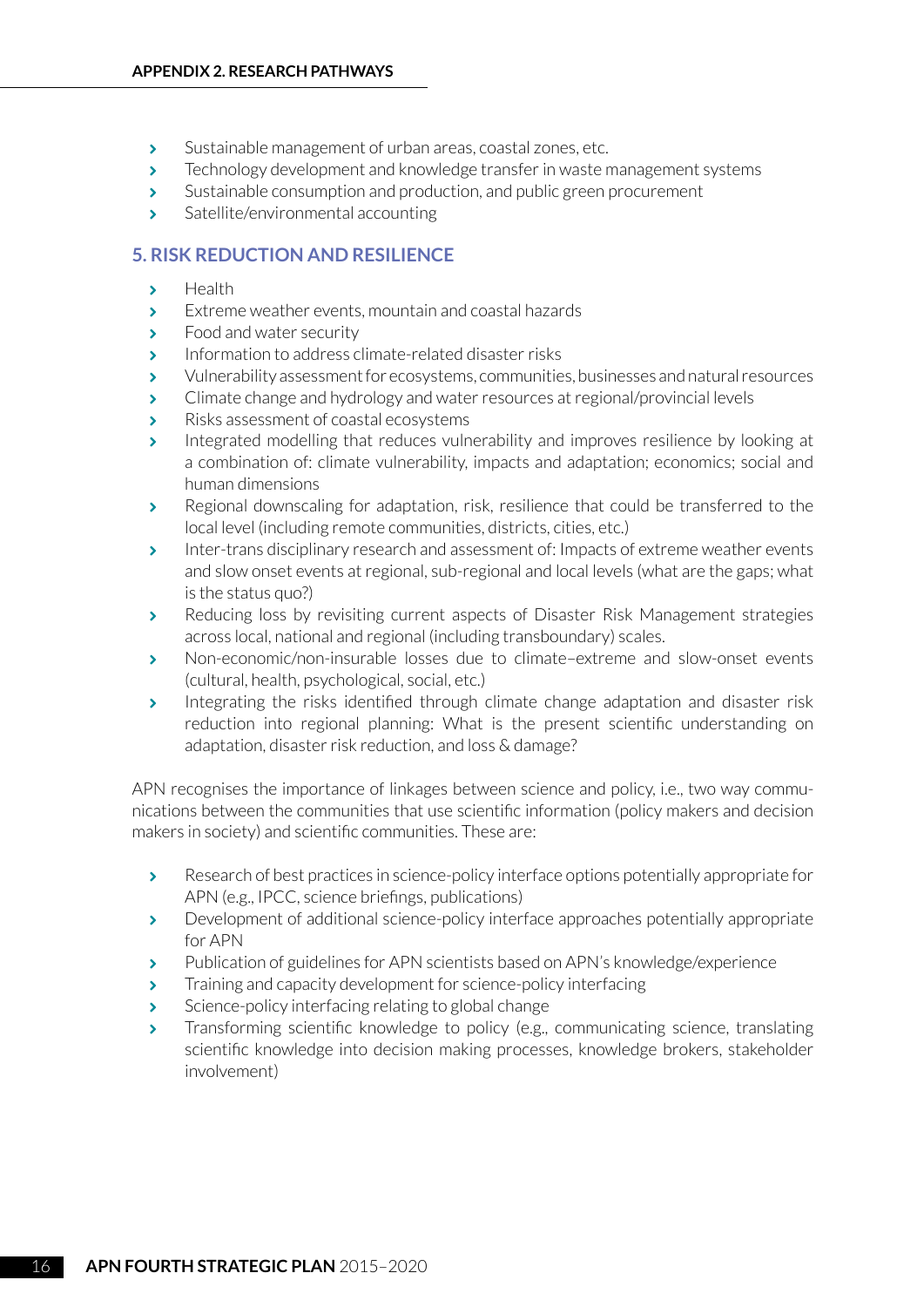<span id="page-18-0"></span>

|                                                       | members<br>$B$ APN                                                       |                                                                                          | $\overline{O}$                                                                                                                                                   | $\bigcirc$                                                                          |                                                                                                            | O                                                                                              |
|-------------------------------------------------------|--------------------------------------------------------------------------|------------------------------------------------------------------------------------------|------------------------------------------------------------------------------------------------------------------------------------------------------------------|-------------------------------------------------------------------------------------|------------------------------------------------------------------------------------------------------------|------------------------------------------------------------------------------------------------|
|                                                       | f) Private sector,<br>and the general<br>civil society<br>public         |                                                                                          |                                                                                                                                                                  | $\bigcirc$                                                                          |                                                                                                            |                                                                                                |
|                                                       | e) Media                                                                 |                                                                                          |                                                                                                                                                                  | $\bigcirc$                                                                          |                                                                                                            |                                                                                                |
|                                                       | organisations and<br>science-policy<br>forums<br>d) Peer                 | O                                                                                        | O                                                                                                                                                                | $\bigcirc$                                                                          |                                                                                                            |                                                                                                |
|                                                       | c) Scientists and<br>researchers                                         | O                                                                                        | $\Omega$                                                                                                                                                         | $\bigcirc$                                                                          |                                                                                                            |                                                                                                |
|                                                       | practitioners<br>makers and<br>b) Decision                               |                                                                                          |                                                                                                                                                                  | $\bigcirc$                                                                          |                                                                                                            | O                                                                                              |
|                                                       | including potential<br>funding partners<br>a) Governments<br>and donors, |                                                                                          |                                                                                                                                                                  |                                                                                     |                                                                                                            |                                                                                                |
| APPENDIX 3. COMMUNICATION & OUTREACH MAJOR OBJECTIVES | <b>STAKEHOLDERS</b><br><b>OBJECTIVES</b>                                 | APN's activities and achievement<br>1. To raise awareness about<br>over the past decades | technical outputs and outcomes<br>and findings of APN activities in<br>disseminate solution-oriented<br>2. To effectively and widely<br>suitable form and format | opportunities, including for<br>3. To inform about APN's<br>funding and partnership | communication among APN<br>members to support better<br>ownership of the Network<br>4. To foster effective | communication among scientists,<br>researchers and practitioners<br>5. To facilitate effective |